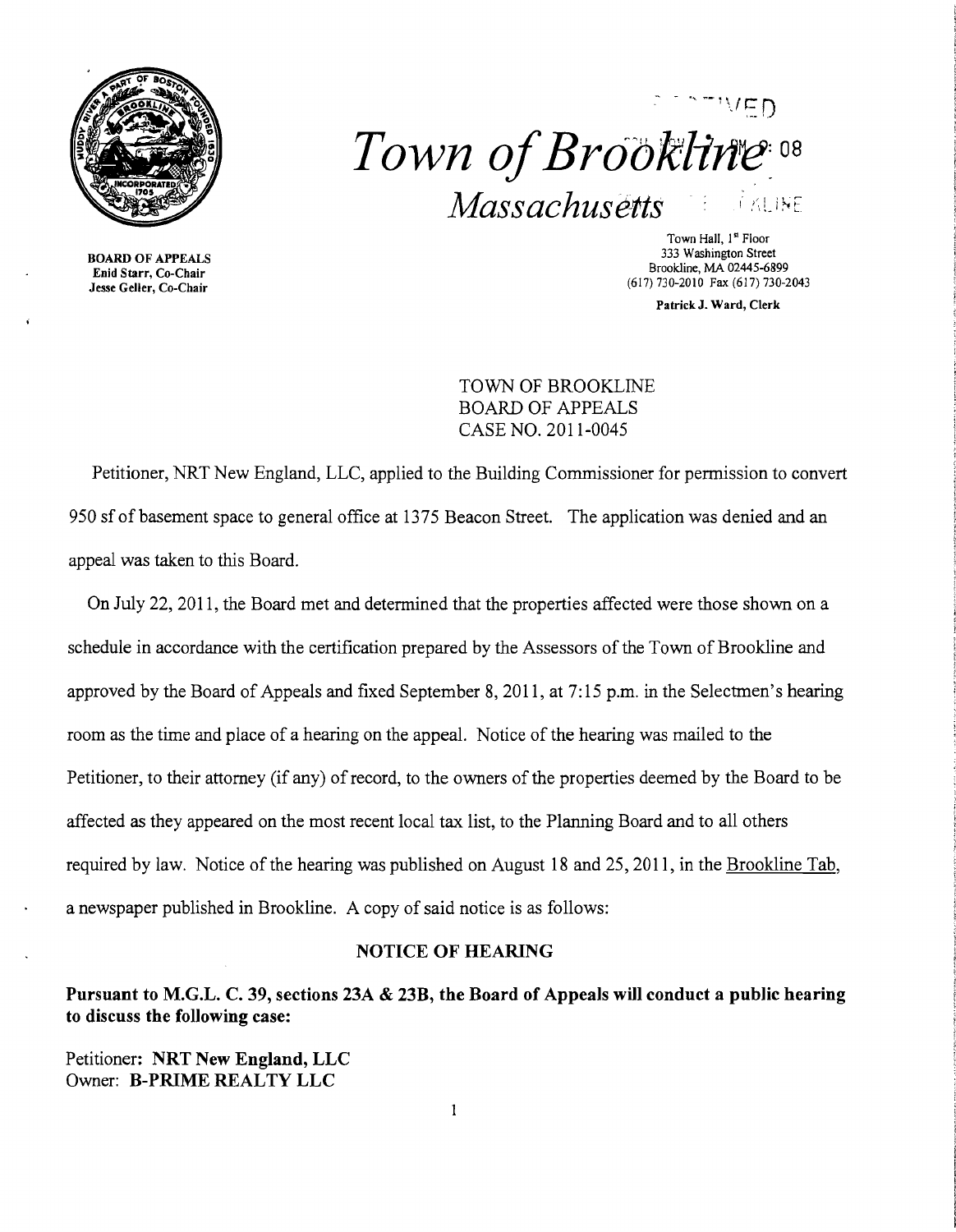Location of Premises: 1375 Beacon St Date of Hearing: September 8, 2011 Time of Hearing: 7:15 p.m. Place of Hearing: Selectmen's Hearing Room, 6<sup>th</sup> Floor

A public hearing will be held for a variance and/or special permit from:

- 1. 6.02.1.b; Off-Street Parking Space Regulations, special permit required.
- 2. 6.03.2.b; Location of Required Off-Street Parking Facilities, special permit required.
- 3. 8.02.2; Alteration or Extension, special permit required.
- 4. Modification of Board of Appeals case #2964, dated 11 August 1989.

of the Zoning By-Law to convert 950 sf of basement space to general office at 1375 BEACON ST.

Said premise located in a G-1.75 (CC) general business district.

*Hearings, once opened, may be continued by the Chair to a date and time certain. No further notice will be mailed to abutters or advertised in the TAB. Questions regarding whether a hearing has been continued, or the date and time ofany hearing may be directed to the Zoning Administrator at 617-734 2134 or check meeting calendar* 

*at:http://calendars.town.brookline.ma.usIMasterTownCalandarl?FormID=158.* 

The Town of Brookline does not discriminate on the basis of disability in admission to, access to, or *operations ofits programs, services or activities. Individuals who need auxiliary aids for effective*  communication in programs and services of the Town of Brookline are invited to make their needs *known to the ADA Coordinator, Stephen Bressler, Town ofBrookline,* 11 *Pierce Street, Brookline,*  AM *02445. Telephone:* (617) *730-2330; TDD* (617) *730-2327.* 

### Enid Starr Jesse Geller

At the time and place specified in the notice, this Board held a public hearing. Present at the

hearing was Chairman, Mark G. Zuroff and Board Members Jonathan Book and Christina Wolfe. The

case was presented by the Attorney for the petitioner, Michael Merrill of Merrill & McGeary, 100 State

Street, Suite 200 Boston, MA 02109.

The Planning Board Report dated August 11, 2011 provided the zoning related history of the site: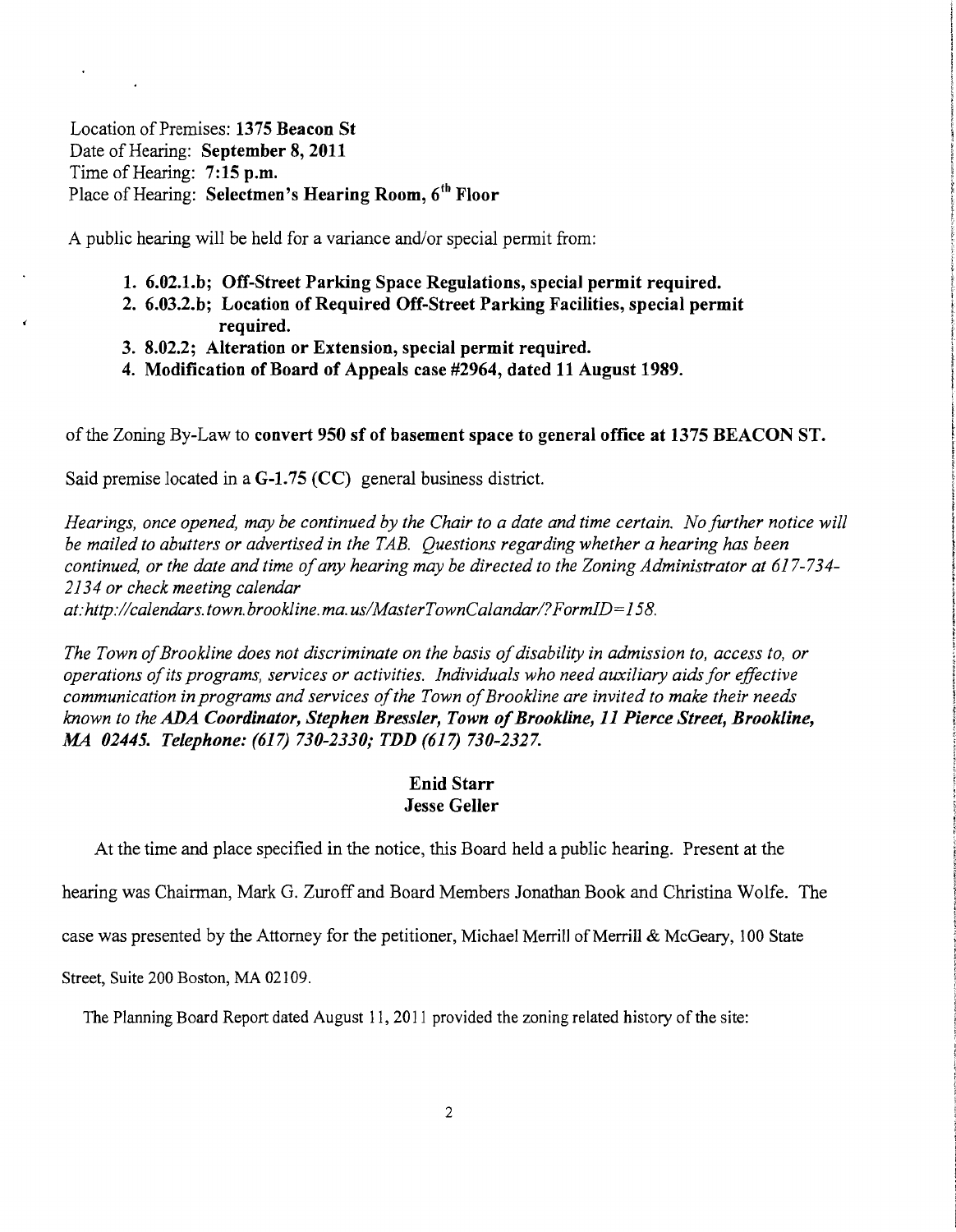**August 11, 1989, Case #2964 (second amended decision)** - Board of Appeals granted permission to convert 1,462 sq. ft. of basement floor area into office space on two conditions: That two off-premise parking spaces be provided, and that the special permit would expire if not extended after six years.

**December 21, 1993, Case #3201 and November 26, 1996, Case #3201A – Board of Appeals granted** permission to convert *950* sq. ft. of basement floor area into office space subject to several conditions including: That one off-premise parking spaces be provided within 400 feet of the office, and that the special permit would expire if not extended after five years.

**May 1, 2003, Case #030021-** Board of Appeals modified Case #3021A and granted a five year time extension to continue to use the 950 sq. ft. area in the basement for an additional five years subject to the same conditions as the 1993/1996 cases.

Mr. Merrill said that his client, NRT New England, LLC is seeking to continue to use 950 square feet of floor area in the basement. The applicant has submitted a rental agreement for the leased premises dating from 1996 for the use of the office space including the basement space and for use of three parking spaces ( two in excess ofwhat has been required by their previous special pennits). Mr. Merrill also submitted on behalf of the applicant a letter from the Landlord dated June 22,2011 confirming the rental of the three parking spaces directly behind the leased premises at 1375 Beacon Street. The previous special permit was last extended in 2003 and lapsed on October 30,2008. The storefront is currently occupied by Coldwell Banker and has been occupied by Coldwell Banker and their predecessor (Coldwell Banker Hunneman née Hunneman Realty) since the special permit to use the basement space was initially granted in 1989. Mr. Merrill also asked the Board to consider not requiring his client to return to the Board should they grant the requested relief. He reported that the site has been used in this manner for quite some time as evidenced by the previous extensions and no complaint, related to parking or otherwise, has ever been made against his client.

Chairman Zuroff asked whether anyone in attendance wished to speak in favor of or against the proposal. No one rose to speak.

Courtney Synowiec, Planner, delivered the findings of the Planning Board.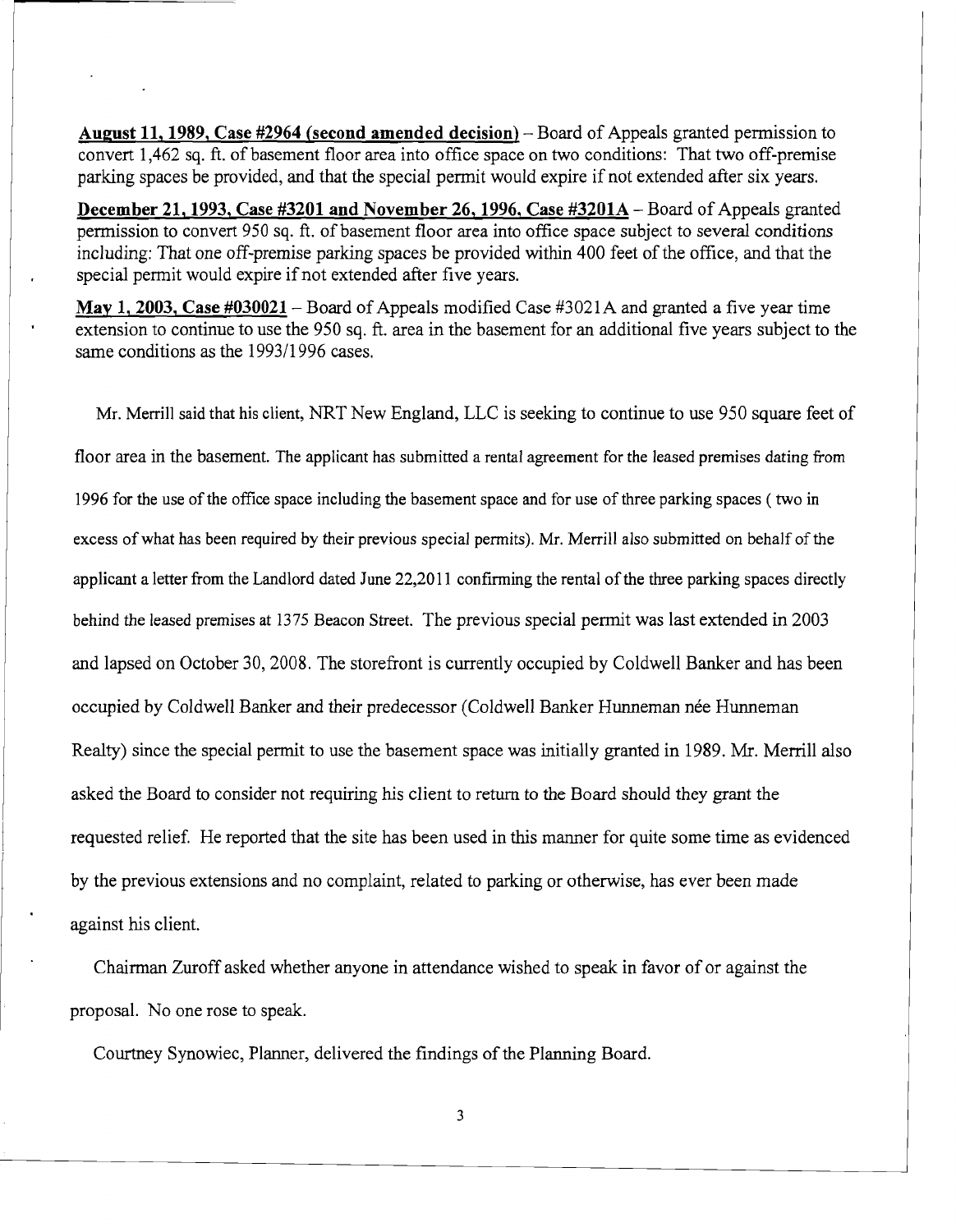# **Section 6.02.1.b** – Off-Street Parking Regulations

The Board of Appeals may waive up to ten spaces or half the required number parking spaces (whichever is greater) when a change or expansion of a non-residential use in a business district occurs. The required number of parking spaces for 950 square feet of floor area in the basement is two parking *spaces. Special Permit Required.* 

## **Section 6.03.l.b** - Location of Required Off-Street Parking Facilities

The Board of Appeals may allow for parking to be provided on any lot in the same ownership within 400 ft. of the principal use or structure served by special pennit. *The applicant was previously required to* provide one off-street parking space and has submitted evidence of a rental agreement for three off*site parking spaces.* 

### **Section 8.02.2 – Alteration or Extension**

A special permit is required to alter a pre-existing non-conforming structure.

Ms. Synowiec reported that the Planning Board was supportive of this proposal. The applicant has used 950 square feet in the basement of this building for twenty-two years with few, if any, complaints registered to the Building and Planning Departments (as cited in previous reports and decisions). The Planning Board believed that in spite of the lapsed pennit, the applicant has acted in good faith to comply with their conditions and has continued to maintain rental parking in excess of what they were required. At this point in time, the Planning Board believed a sunset date for this special permit is no longer necessary as the property has been used in this manner for a substantial number of years without any major issues or complaints. Therefore, the Planning Board recommended approval of the proposal by Michael Merrill, dated July 14, 2011, subject to the following conditions:

- 1. The petitioner shall continue to provide one parking space within 400 feet of the applicant's office, by lease or written agreement.
- 2. The applicant shall submit evidence that the Board of Appeals decision has been recorded at the Registry of Deeds within 60 days of the filing date of this decision to the Building Commissioner.

The Chairman then called upon Michael Shepard, Building Commissioner, for the report from the Building Department. Mr. Shepard reported that the use has existed for quite some time. He said that he had reviewed the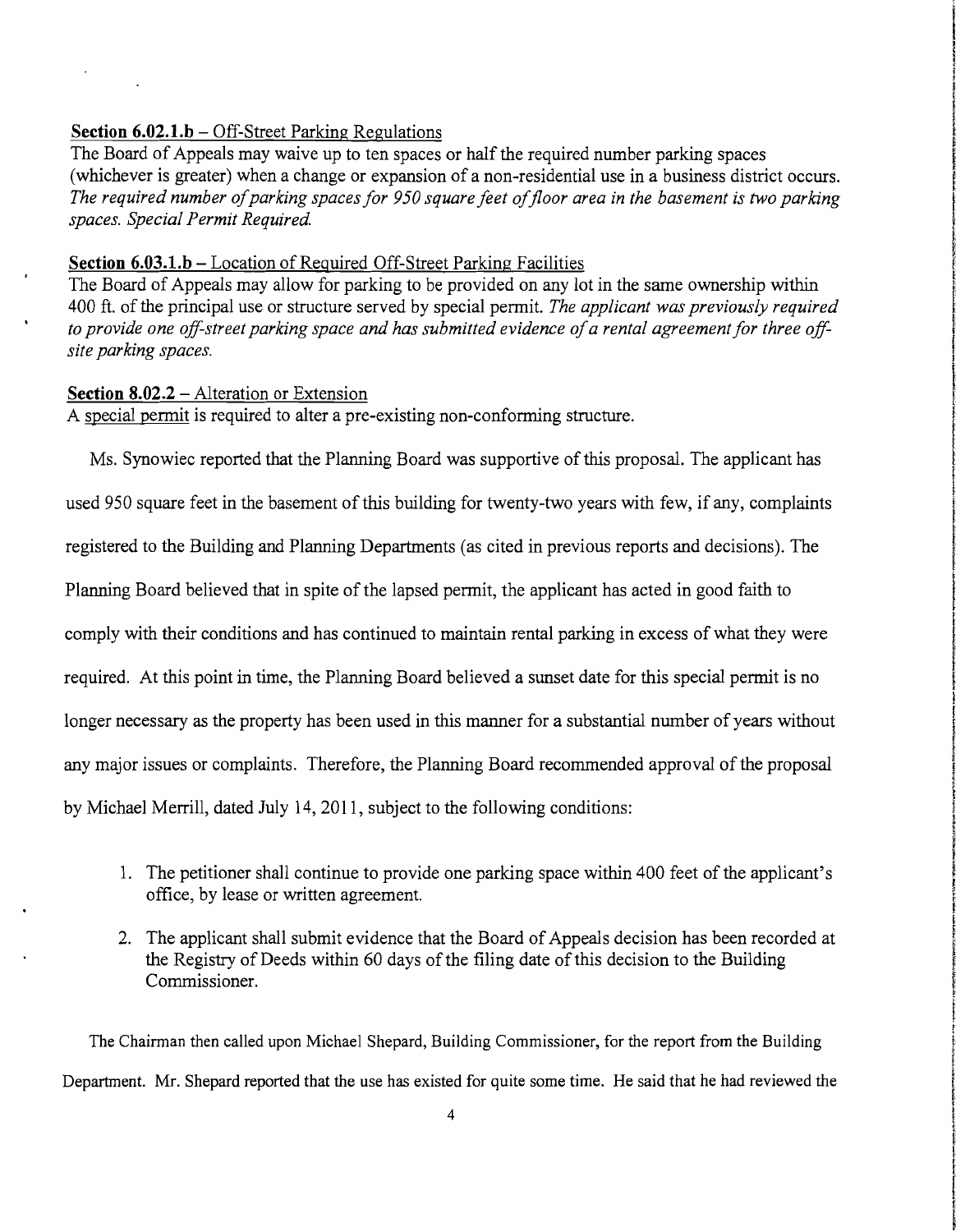record of the case and several people had concerns relative to parking. Mr. Shepard reported that the Building Department file contained no complaints in this regard. He said that the very fact that no one came to the hearing speaks to whether the Board should consider eliminating the sunset clause from the initial relief granted.

The Board, having deliberated on this matter and having considered the foregoing testimony, concluded that it was desirable to grant special permits under **Section 6.02.l.b, 6.03.l.b and Section 8.02.2** since the structure is pre-existing, non-conforming. The Board also voted to modify Board **of**  Appeals **Case #2964** accordingly. Also, the Board made the following specific findings pursuant to **Section 9.05** of the Zoning By-Law:

- a. The specific site is an appropriate location for such a use, structure, or condition.
- b. The use as developed will not adversely affect the neighborhood.
- c. There will be no nuisance or serious hazard to vehicles or pedestrians.
- d. Adequate and appropriate facilities will be provided for the proper operation of the proposed use.

Accordingly, the Board voted unanimously to grant the requested relief subject to the following conditions:

**1. The petitioner shall continue to provide one parking space within 400 feet of the**  applicant's office, by lease or written agreement.

The applicant shall submit evidence that the Board of Appeals decision has been recorded at the Registry of Deeds within 60 days of the filing date of this decision to the **Building Commissioner.** 

 $\Rightarrow$ Unanimous Decision of The Board of Appeals

<u>Jaku K</u>

Filing Date: November 04, 2011

A True Copy ATTEST: